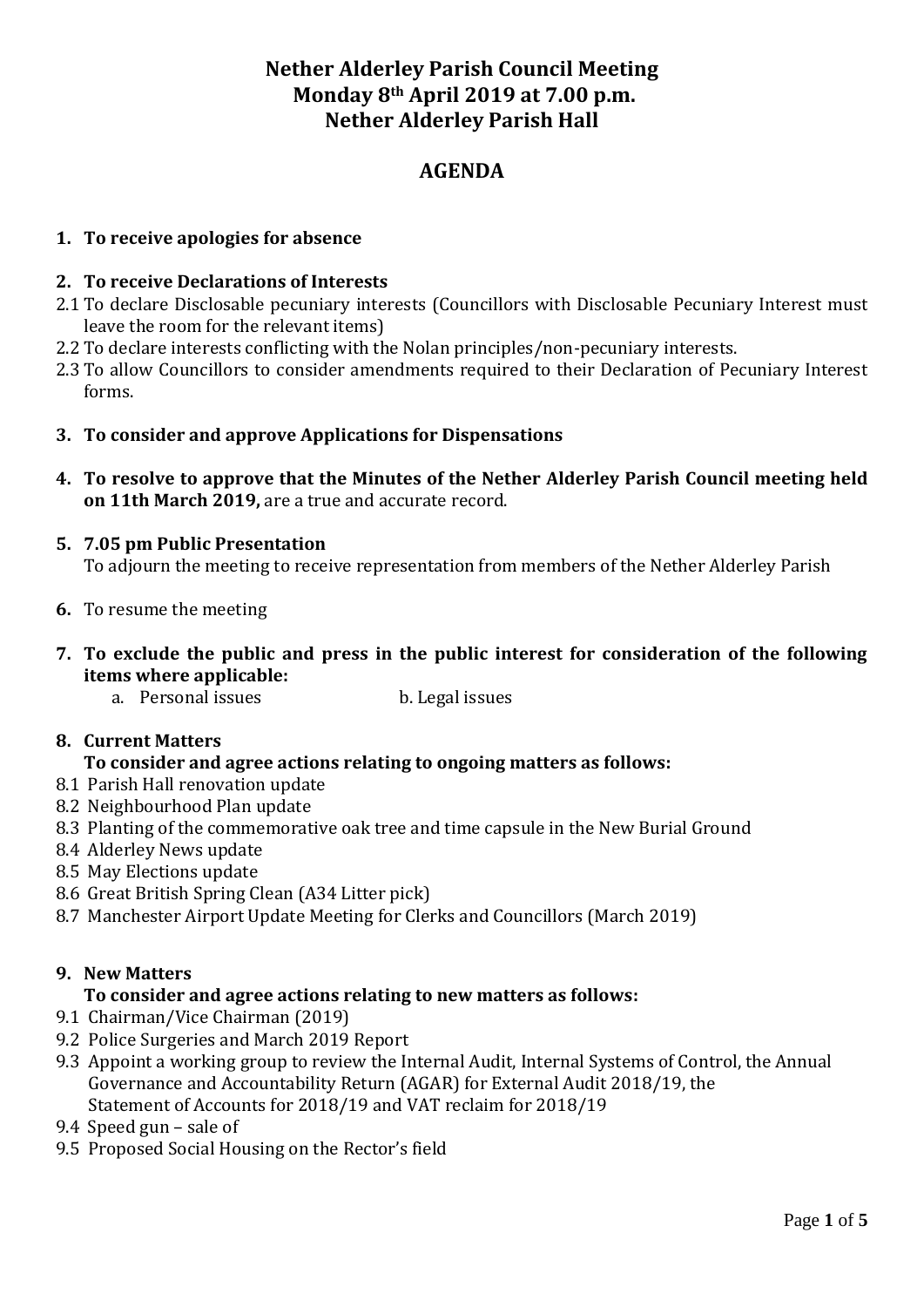## **10. Policies and Procedures**

- 10.1 To receive a report on quarterly inspection of Highways Assets as at 31<sup>st</sup> March 2019
- 10.2 Review and consider the annual report for Other Listed Assets
- 10.3 Review and consider the Employer Pension Discretions Policy
- 10.4 Review and consider the storage of documents at the National Westminster Bank and associated fee
- 10.5 Review and consider an increase of charges for waste collection from 1st April 2019
- 10.6 Review and consider payroll provision for 2019/20: (Shires Pay Services Ltd.)
- 10.7 The National Joint Council for Local Government Services (NJC) new pay scales for 2019/20 from 1 April 2019
- 10.8 Review and consider the renewal of Ill Health Liability Insurance from 1st April 2019
- 10.9 Appointment of Internal Auditors 2018/19: JDH Business Services Ltd.
- 10.10 Notification of Smaller Authorities External Audit for 2018/19: PKF Littlejohn LLP
- 10.11 Councillors' declaration of conflict of interest:
	- 10.11.1 Internal Auditor
		- 10.11.2 External Auditor

## **11. Finance: Finance Schedule (Appendix A)**

- 11.1 To note receipt of income, as listed in schedule (A1)
- 11.2 To approve items for payment as listed in schedule (A2)
- 11.3 To approve direct debits/standing orders as listed in schedule (A3)
- 11.4 To approve administration and expenses costs as listed in schedule (A4)
- 11.5 To consider and approve the bank reconciliation to 31st March 2019
- 11.6 To consider and approve comparison of receipts/expenditure against budgeted amounts at  $31^{st}$ March 2019
- 11.7 To consider and approve cash book entries for 2018/19
- 11.8 To consider and approve accounts for 2018/19

### **12. Correspondence**

### **To receive and consider new correspondence sent to the Parish Council and agree actions to take in response to the following communication**:

12.1 Manchester Airport Community News

### **13. Planning**

### **13.1 To consider and approve responses to new planning applications:**

**Application No: 18/5047W** Proposal: It is proposed to import clean inert soil to infill several historical depressions within two linked fields for agricultural improvement. The works will be carried out under an exemption due to the above and under a seperate Standard Environmental Permit to be issued by the Environment Agency, which allows for a maximum of 75,000 tonnes to be imported. Site access roads will be constructed of imported crushed demolition materials and highway planings - which will be excavated and removed off site on completion of the proposed works. A supporting document, including an ecological report will be submitted as part of this application - Ref: OE/1702/914/R1, dated September 2018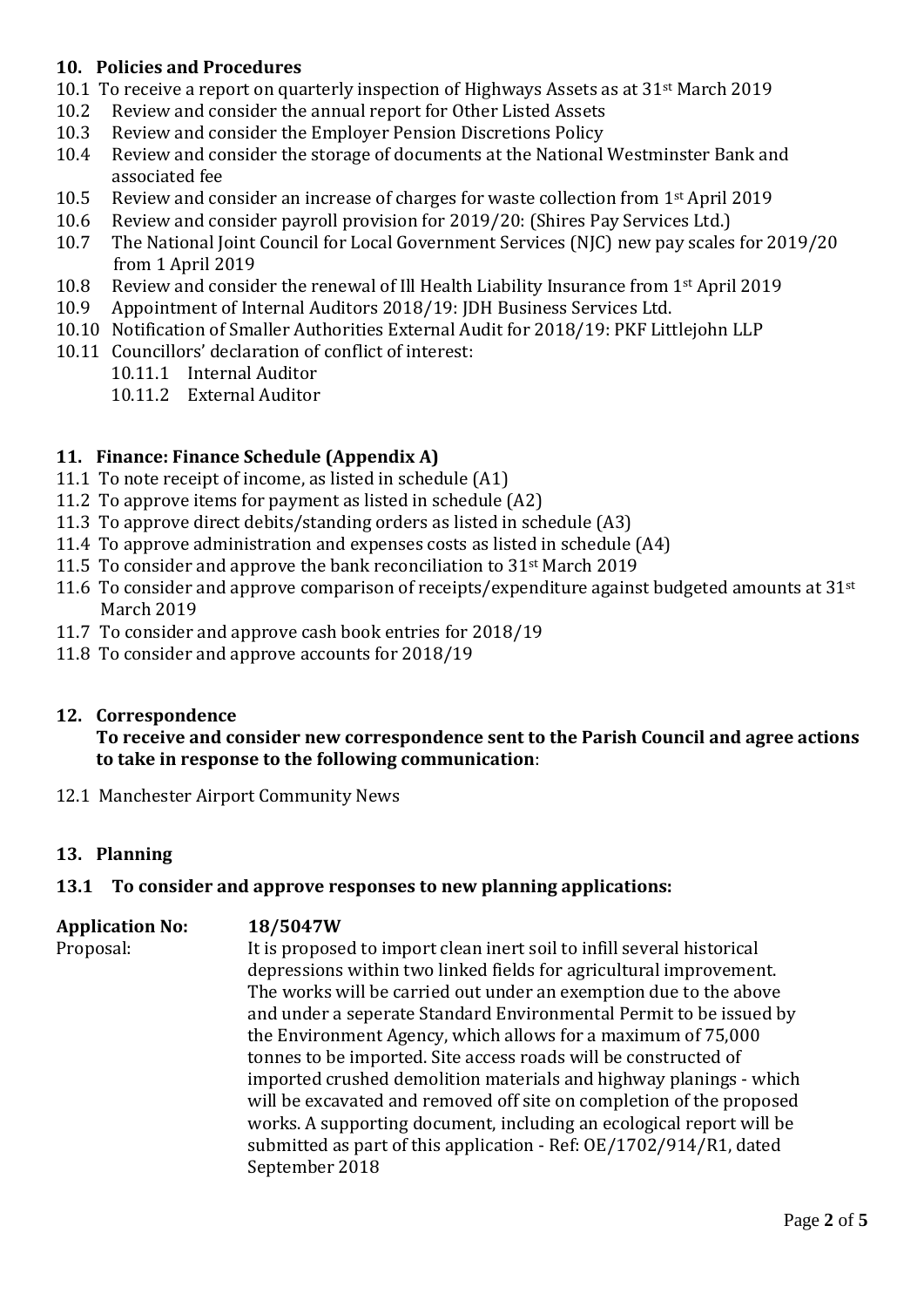| Location:<br>National Grid Ref:                                               | YARWOODS FARM, BOLLINGTON LANE, NETHER ALDERLEY,<br>CHESHIRE, SK10 4TB<br>383593 375021                                                                                                                                                                 |  |
|-------------------------------------------------------------------------------|---------------------------------------------------------------------------------------------------------------------------------------------------------------------------------------------------------------------------------------------------------|--|
| <b>Application No:</b><br>Proposal:<br>Location:<br>National Grid Ref:        | 19/1296M<br>Full planning application for external building alterations to facilitate<br>the conversion of Block 26 to residential use (Use Class C3)<br>BLOCK 26, Alderley Park, CONGLETON ROAD, NETHER ALDERLEY,<br><b>SK10 4UN</b><br>384756375642.2 |  |
| <b>Application No:</b><br>Proposal:<br>Location:<br>National Grid Ref:        | 19/1363M<br>Part two storey, part single storey and enhancements to elevations<br>ORCHARD,<br>ROW.<br>WELSH<br><b>NETHER</b><br><b>LITTLE</b><br>ALDERLEY,<br>MACCLESFIELD, CHESHIRE, SK10 4TY<br>384002 376947                                         |  |
| <b>Application No:</b><br>Proposal:<br>Location:<br>National Grid Ref:        | 19/1548M<br>Outline application for construction of two two-storey, detached infill<br>dwellings with shared access<br>HOLME ACRE, CONGLETON ROAD, ALDERLEY EDGE, SK9 7AL<br>384583 377403                                                              |  |
| <b>Application No:</b><br>Proposal:<br>Location:<br><b>National Grid Ref:</b> | 19/1616M<br>Installation of domestic sewage treatment tank<br>SNOWDROP, BOLLINGTON LANE, NETHER ALDERLEY, SK10 4TB<br>383734374842                                                                                                                      |  |

**13.2 To consider any other Planning matters including decisions to Planning Applications:**

### **14. Burial Board To consider communication and issues relating to the Burial Ground:**

### **15. Parish Hall**

- 15.1 To receive reports from members of the Parish Hall Joint Management Committee (JMC)
- 15.2 To consider any other matters relating to the Parish Hall

#### **16. Councillor's reports and items for future agenda**

Councillors may use this opportunity to report minor matters of information not included elsewhere on the agenda and to raise items for future agendas (not for debate or decision making)

#### **17. Next Parish Council meeting:**

To confirm the next Parish Council meeting on Monday 13th May 2019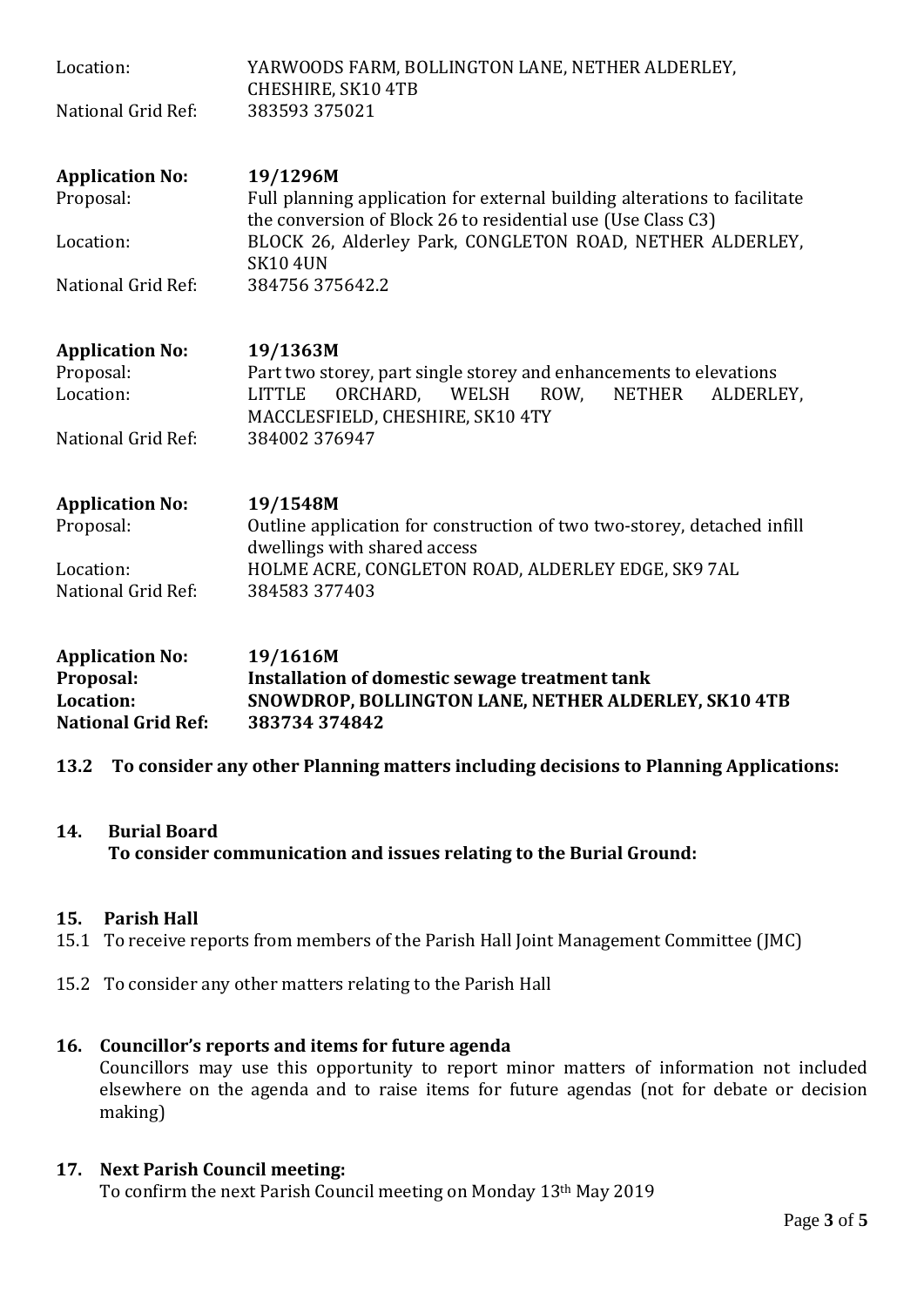# **Nether Alderley Parish Council Meeting Monday 8th April 2019 at 7.00 p.m. Nether Alderley Parish Hall**

# **Schedule of Receipts and Payments**

#### **A1. Receipt of Income**

| 18.03.19 | <b>BACS</b>                            | £60.00 | BB - Additional Inscription (NBG Plot 248)                          |                  |
|----------|----------------------------------------|--------|---------------------------------------------------------------------|------------------|
|          | A2. Invoices for payment               |        |                                                                     |                  |
| 1416     | Mrs. B.Thorpe                          |        | £808.13<br>Salary and expenses, April 2019                          | H                |
| 1417     | Came & Company                         |        | £1,110.29<br>Annual insurance premium 2019-20                       | $\boldsymbol{H}$ |
| 1418     | <b>Cheshire Community Action</b>       | £20.00 | Annual fee 2019-20                                                  | H                |
| 1419     | Henshaws Envirocare Ltd.               |        | £42.58 (£35.48 plus £7.10 VAT)<br>2 x waste collections -March 2019 | E, F, G          |
| 1420     | Legal & General Assurance Society Ltd. | £66.10 | Ill Health Liability Insurance premium 2019-20                      | H                |
| 1421     | <b>HMRC</b>                            | £18.29 | Tax and NI, April 2019                                              | H                |
|          |                                        |        |                                                                     |                  |

| A3. Direct Debits/Standing Orders for approval |         |                                                                                                                                                          |       |
|------------------------------------------------|---------|----------------------------------------------------------------------------------------------------------------------------------------------------------|-------|
| Cheshire Pension Fund                          | £362.90 | March 2019 pension contribution (incl. end of year<br>correction of under payment $£156.59 + £206.31$<br>Debited on or after 15 <sup>th</sup> March 2019 | H     |
| Utility Warehouse                              | £456.14 | Parish Hall Electricity for February 2018 debited on or after<br>29th March 2019 (£380.12 plus £76.02 VAT)                                               | E.F.G |

**A4. Approval to forward to Payroll provider for inclusion in Payroll Report for Clerk's expenses/salary:** Additional Hours, Travel and Administration/Stationery Costs: **£376.28** *H*

**Signed…………………………………………….. Chairman of Meeting**

**Signed……………………………………………. Clerk and Responsible Financial Officer**